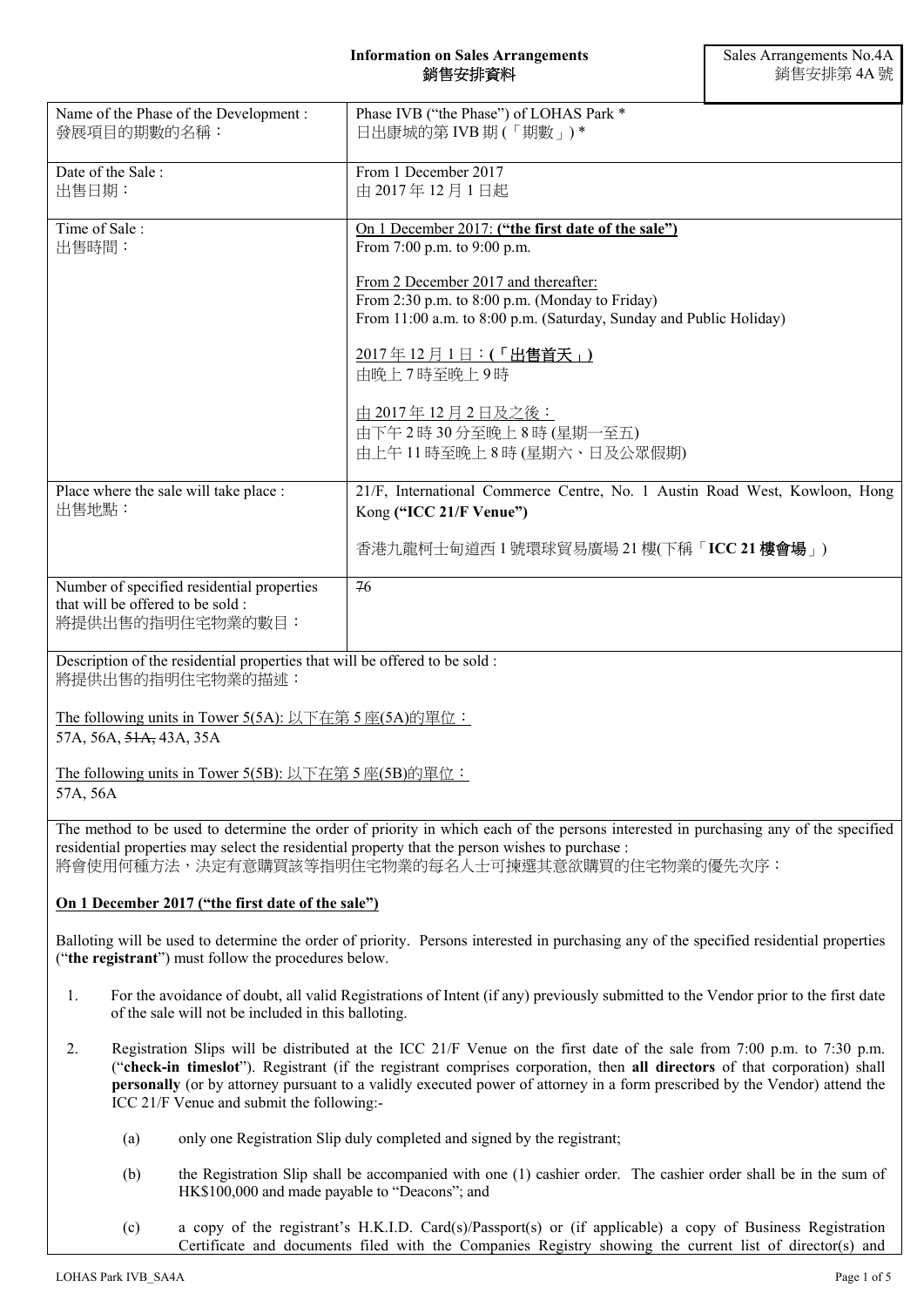### secretary and a copy of H.K.I.D. Card(s)/Passport(s) of the director(s)

to the ICC 21/F Venue within the check-in timeslot on the first date of the sale. Registrant who arrives at the ICC 21/F Venue beyond the check-in timeslot shall not be eligible to participate in the balloting. The closing time for submission of Registration Slip will be 7:30p.m. on the first date of the sale. Late submission or submission outside the check-in timeslot will not be accepted.

- 3. Each individual or corporation (whether alone or jointly with others) shall only be registered under one valid Registration Slip. Duplicated registration will not be accepted. The Registration Slip is personal to the registrant and shall not be transferable. The order of submission of Registration Slip will not have any impact on the order of priority for selecting the specified residential properties. In case of dispute, the Vendor reserves its right to determine whether a Registration Slip is valid and should be included in balloting.
- 4. If a registrant purchases any specified residential property, the cashier order will be used as part payment of the preliminary deposit for the purchase of the relevant specified residential property.
- 5. After verification of the identity of the registrants by the Vendor, the order of priority for selection of the specified residential properties by the registrants will be determined by balloting. Every valid Registration Slip shall be allotted one lot. The Vendor shall not be responsible to the registrants for any error or omission contained in the ballot results.
- 6. A registrant who leaves the ICC 21/F Venue while it is in session for selecting and purchasing specified residential properties shall be disqualified for participating in the selection and purchase of specified residential properties and his/her/its/their order of priority shall lapse immediately.
- 7. (a) Immediately after the balloting, the Registrants shall **personally** (or by attorney pursuant to a validly executed power of attorney in a form prescribed by the Vendor) select the specified residential properties which are still available at the time of selection in the order of priority according to the "ballot result sequence" and in an orderly manner and within reasonable time. The Registrants shall select and purchase **one (1) or two (2)** specified residential property(ies), otherwise his/her/its/their order of priority shall lapse automatically and he/she/it/they will no longer be eligible to select and purchase specified residential property(ies).

(b) If the Registrant has successfully selected any of the specified residential properties in compliance with the rules set out in sub-paragraph (a), the Registrant shall **personally** (or by attorney pursuant to a validly executed power of attorney in a form prescribed by the Vendor) enter into one or more Preliminary Agreement(s) for Sale and Purchase of the selected specified residential property(ies).

- 8. If a registrant has selected **one (1)** specified residential property, prior to the signing of the Preliminary Agreement for Sale and Purchase to purchase such specified residential property, the individual registrant may notify the Vendor on spot to add individual(s) to sign the Preliminary Agreement for Sale and Purchase provided that the additional individual(s) must be the **close relative(s)** (i.e. spouse, parents, children, brothers and sisters) of **ALL** the individual(s) comprised in the Registration Slip and subject to the provision of adequate proof of such relationship to the Vendor's satisfaction whose determination shall be final. All the person(s) signing the Preliminary Agreement(s) for Sale and Purchase shall sign **personally** (or by attorney pursuant to a validly executed power of attorney in a form prescribed by the Vendor) as purchaser. The Vendor reserves its absolute discretion to allow or reject the registrant's request to add any individual(s).
- 9. If a registrant has selected **two (2)** specified residential properties, prior to the signing of one or more Preliminary Agreement(s) for Sale and Purchase to purchase such specified residential properties, registrant may notify the Vendor on spot to add and/or delete individual(s) signing the Preliminary Agreement(s) for Sale and Purchase , but subject to the following:
	- (a) the registrant will not be allowed to first delete and then add individual(s) signing the Preliminary Agreement for Sale and Purchase;
	- (b) if a registrant wishes to add any individual(s), then prior to adding of any individual(s) all the individual(s) comprised in the registrant must be **close relative(s)** (i.e. spouse, parents, children, brothers and sisters) of each other and the additional individual(s) must be the **close relative(s)** of **ALL** the individual(s) comprised in the Registrant Slip and subject to the provision of adequate proof of such relationship to the Vendor's satisfaction whose determination shall be final;
	- (c) if a registrant wishes to delete any individual(s), then prior to deletion of any individual(s) all the individual(s) comprised in the registrant must be the **close family member(s)** (i.e. spouse, parents, children, brothers, sisters, grandparents and grandchildren) of each other and subject to the provision of adequate proof of such relationship to the Vendor's satisfaction whose determination shall be final.

All the person(s) signing the Preliminary Agreement(s) for Sale and Purchase shall sign **personally** (or by attorney pursuant to a validly executed power of attorney in a form prescribed by the Vendor) as purchaser. The Vendor reserves its absolute discretion to allow or reject the registrant's request to add and/or delete any individual(s).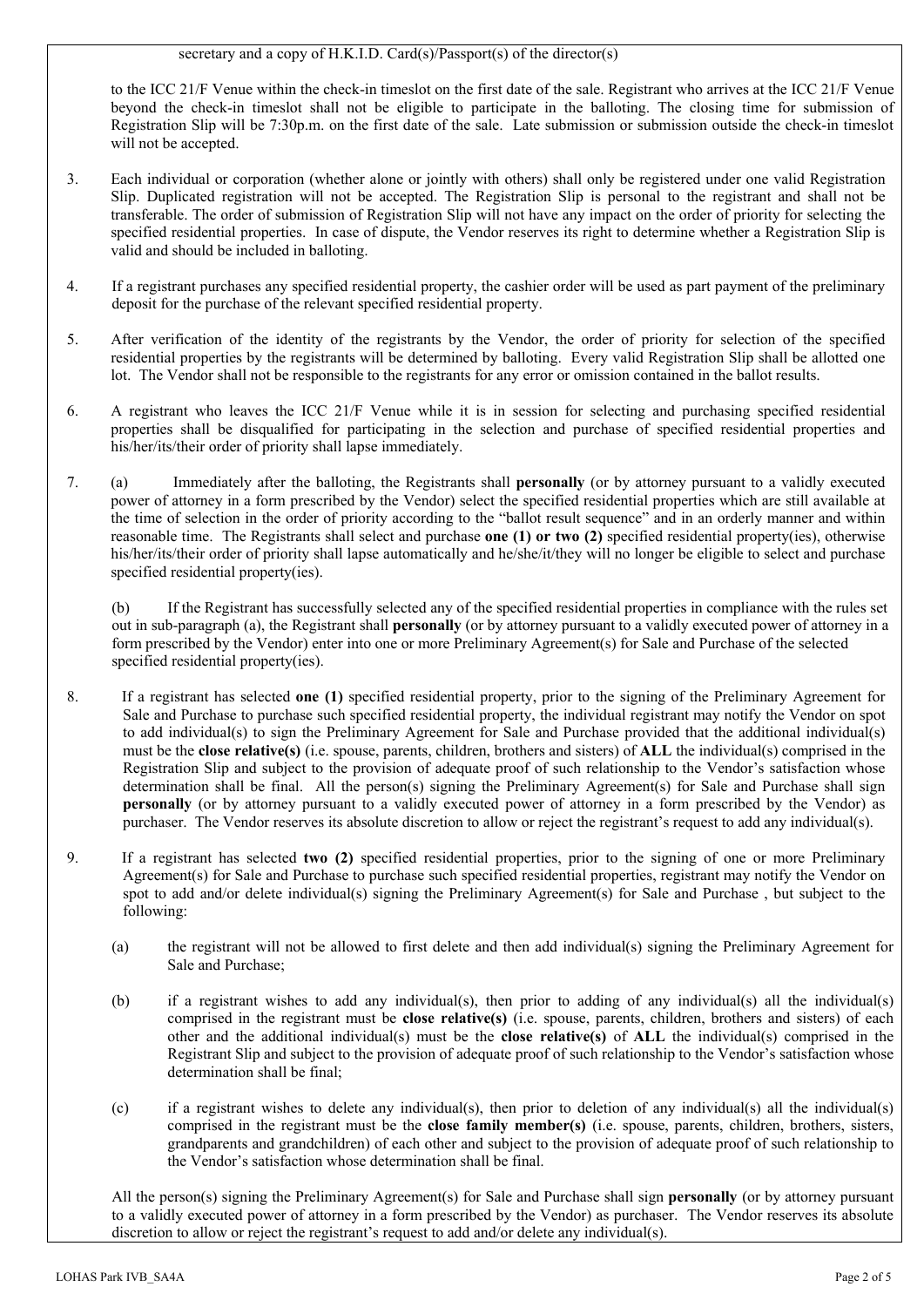- 10. After completion of the balloting and the selecting and purchasing of the specified residential properties by eligible persons in accordance with the above procedures, if a registrant has not purchased any specified residential property, his/her/its/their **unused cashier order** will be available for collection by the registrant (or his/her/its/their authorized person) on the first date of the sale at the ICC 21/F Venue or at the ICC 21/F Venue from 2 December 2017 to 3 December 2017 during office hours (i.e. from 2:30 p.m. to 8:00 p.m. on Monday to Friday and from 11:00 a.m. to 8:00 p.m. on Saturday, Sunday and Public Holiday). The registrant must bring along the H.K.I.D. Card(s)/Passport(s) of the registrant (or a copy of the H.K.I.D Card(s)/Passport(s) of the registrant if unused cashier order is collected by the authorized person), (if applicable) copy of Business Registration Certificate, the original receipt of Registration Slip, and (if applicable) a valid authorization letter and a copy of the H.K.I.D Card/Passport of the authorized person.
- 11. After the completion of the balloting and the selecting and purchasing of the specified residential properties by eligible persons in accordance with the above procedures, the remaining specified residential properties (if any) will be sold on a first come first served basis to any person (including individuals, corporations or otherwise) interested in purchasing the specified residential properties. In case of any dispute, the Vendor reserves its absolute right to allocate any specified residential properties to any person interested in purchasing by any method (including balloting).
- 12. The Vendor reserves the right to close the ICC 21/F Venue at any time if all the specified residential properties have been sold out, provided that the ICC 21/F Venue shall be open for the collection of unused cashier order at the time period specified in paragraph 10 above.
- 13. If Tropical Cyclone Warning Signal No. 8 or above or Black Rainstorm Warning Signal is in effect in Hong Kong at any time between the hours of 5:00 p.m. and 9:00 p.m. on the first date of the sale, then, for the safety of the registrants and the maintenance of order at the ICC 21/F Venue, the Vendor reserves its absolute right to postpone the first date of the sale to such other date(s) and/or time as the Vendor may consider appropriate and/or to close the ICC 21/F Venue. Details of the arrangement will be posted by the Vendor on the website (www.wingsatsea2.com.hk) designated by the Vendor for the Phase of the Development. Registrants will not be notified separately of the arrangement.

## **On 2 December 2017 and thereafter:**

- 14. Subject to the completion of the balloting and the selecting and purchasing of the specified residential properties by eligible persons in accordance with the above procedures, the remaining specified residential properties (if any) will be sold on a first come first served basis to any person (including individuals, corporations or otherwise) interested in purchasing the remaining specified residential properties. In case of any dispute, the Vendor reserves its absolute right to allocate any specified residential properties to any person interested in purchasing by any method (including balloting).
- 15. The Vendor reserves the right to close the ICC 21/F Venue at any time if all the specified residential properties have been sold out, provided that the ICC 21/F Venue shall be open for the collection of unused cashier order at the time period specified in paragraph 10 above.
- 16. If the Vendor postpones the first date of the sale to such other date pursuant to this Sales Arrangements, the subsequent dates of sale will be postponed accordingly.
- 17. If Tropical Cyclone Warning Signal No. 8 or above or Black Rainstorm Warning Signal is in effect in Hong Kong at any time between the hours of 9:00 a.m. and 8:00 p.m. on any date of sale (other than the first date of the sale), for the safety of the prospective purchasers and the maintenance of order at the ICC 21/F Venue, the Vendor reserves its absolute right to close the ICC 21/F Venue. Details of the arrangement will be posted by the Vendor on the website (www. wingsatsea2.com.hk) designated by the Vendor for the Phase of the Development. Prospective purchasers will not be notified separately of the arrangement.
- 18. In the event of any discrepancy between the English and Chinese versions of this Sales Arrangements, the English version shall prevail.

# 2017 年 12 月 1 日(下稱「出售首天」):

以抽籤方式決定選擇住宅物業的優先次序。有意購買任何指明住宅物業的人士(下稱「**登記人**」)須遵從下列程序:

- 1. 為免存疑,所有於出售首天之前已遞交予賣方的有效的購樓意向登記(如有)不會被納入是次抽籤。
- 2. 登記表格將於出售首天晚上7時至晚上7時 30分內(下稱「**報到時段**」)於 ICC 21樓會場派發。登記人(如登記人由 公司組成,則該公司的**所有董事**)須於出售首天報到時段内**親身**(或由獲授權人按賣方所規定的樣本並有效地簽署的 授權書) 到 ICC 21 樓會場:
	- (a) 遞交一份已填妥及由登記人簽署的登記表格;
	- (b) 登記表格須附有一張本票,本票金額為港幣\$100,000 及抬頭人須為「的近律師行」;及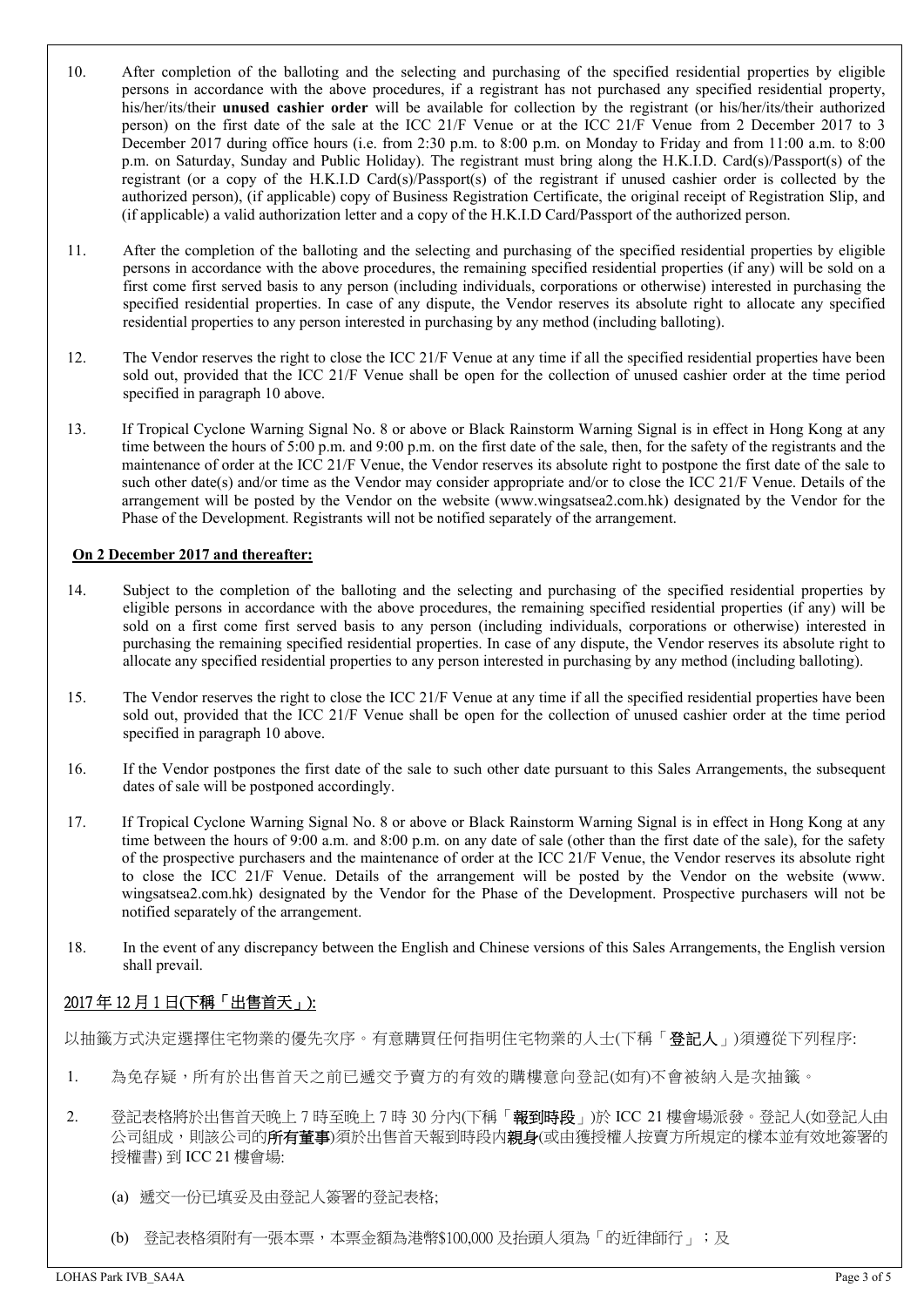(c) 登記人的香港身份證/護照或(如適用)商業登記證書副本及已於公司註冊處登記之文件以顯示當時的董事及秘書 的名單及董事的身份證/護照副本。

於報到時段以外的時間才到達 ICC 21 樓會場的登記人將不享有參與抽籤的資格。遞交登記表格截止時間為出售首 天晚上 7 時 30 分。逾期遞交或在辦公時間以外遞交的恕不受理。

- 3. 每人或公司(不論單獨或與他方聯名)只可登記於一份有效的登記表格 。重複的登記人登記將不會被接受。登記表格 只適用於登記人本人及不能轉讓。遞交登記表格次序不會影響揀選指明住宅物業的優先次序。如有爭議,賣方保留 權利決定登記表格是否有效及是否應被納入抽籤。
- 4. 如登記人成功購入任何指明住宅物業,本票將會用作支付購買有關指明住宅物業的部份臨時訂金。
- 5. 賣方核實登記人身份後,登記人揀選指明住宅物業的優先次序將以抽籤方式決定 。每一份有效的登記表格可 獲分配 1 個籌。如抽籤結果有任何錯誤或遺漏,賣方無須向登記人承擔任何責任。
- 6. 在進行揀選指明住宅物業之時離開 ICC 21 樓會場之登記人會被取消參與選購指明住宅物業的資格及其優先次序將 立即失效。
- 7. (a) 抽籤後,登記人須根據「抽籤結果順序」有秩序地及於合理時間内**親身**(或由獲授權人按賣方所規定的樣本 並有效地簽署的授權書)揀選於當時仍可供揀選的指明住宅物業。登記人須選購 **1** 個或 **2** 個指明住宅物業,否則其 優先次序將自動失效,登記人將不再享有選購指明住宅物業的資格。

(b) 如果登記人遵從第(a)分段的規則成功揀選指明住宅物業,登記人須親身(或由獲授權人按賣方所規定的樣本 並有效地簽署的授權書)簽署一份或多份臨時買賣合約購買其揀選的指明住宅物業。

- 8. 若登記人揀選了 1個指明住宅物業,在簽署臨時買賣合約購買該指明住宅物業前,個人登記人可即時通知賣方增加 簽署臨時買賣合約的個人,惟新加入之個人必須為**所有**組成登記表格的個人的**近親**(即配偶、父母、子女、兄弟及 姊妹)及登記人須提供令賣方滿意的該**近親**關係的證明,就此賣方的決定為最終。所有人須以買家身份**親身**(或由獲 授權人按賣方所規定的樣本並有效地簽署的授權書)簽署臨時買賣合約。賣方保留其絕對酌情權允許或拒絕登記人 增加任何個人的要求。
- 9. 若登記人揀選了 2 個指明住宅物業,在簽署一份或多份臨時買賣合約購買該等指明住宅物業前,登記人可即時通知 賣方增加及/或刪除簽署臨時買賣合約的個人,惟須受以下所限:
	- (a) 登記人將不可先刪除然後增加簽署臨時買賣合約的個人;
	- (b) 如登記人希望加入任何個人,則在加入任何個人之前所有組成登記人的個人必須互相為對方的近親 (即配 偶、父母、子女、兄弟及姊妹)及新加入之個人必須為所有組成登記表格的個人的近親,登記人須提供令賣 方滿意的該近親關係的證明,就此賣方的決定為最終;
	- (c) 如登記人希望刪除任何個人,則在刪除任何個人之前所有組成登記人的個人必須互相為對方的**近親家庭成** 員(即配偶、父母、子女、兄弟、姊妹、祖父母、外祖父母、孫、孫女、外孫及外孫女)及登記人須提供令賣 方滿意的該**近親家庭成員**關係的證明,就此賣方的決定為最終。

所有人須以買家身份**親身**(或由獲授權人按賣方所規定的樣本並有效地簽署的授權書)簽署臨時買賣合約。賣方保留 其絕對酌情權允許或拒絕登記人增加及/或刪除任何個人的要求。

- 10. 根據上述程序完成抽籤及合資格人士選購指明住宅物業完畢後,如登記人並無購入任何指明住宅物業,申請人 (或其獲授權人士)須於出售首天於 ICC 21 樓會場辦理取回**未使用的本票,**或可於 2017 年 12 月 2 日至 2017 年 12 月 3 日辦公時間內(即星期一至五下午 2 時 30 分至晚上 8 時及星期六、日及公眾假期上午 11 時至晚上 8 時)親臨 ICC 21 樓會場辦理取回未使用的本票。登記人須攜同登記人香港身份證/護照正本(如以獲授權人士取回未使用的本票, 則須攜同登記人香港身份證/護照副本)、(如適用)商業登記證書副本、有效的登記表格收據正本、及(如適用)有效的 授權信及獲授權人士之香港身份證/護照副本。
- 11. 當根據上述程序完成抽籤及合資格人士選購指明住宅物業完畢後,餘下的指明住宅物業(如有)將以先到先得 形式向任何有意購買的人士(包括個人、公司或其他)發售。如有任何爭議,賣方保留絕對權利以任何方式(包括抽 籤)分配任何指明住宅物業予任何有意購買的人士。
- 12. 賣方保留權利在所有指明住宅物業已售出的情況下於任何時間關閉 ICC 21 樓會場,惟 ICC 21 樓會場會於上 述第 10 段指明的時間内開放以用作辦理取回未使用的本票。